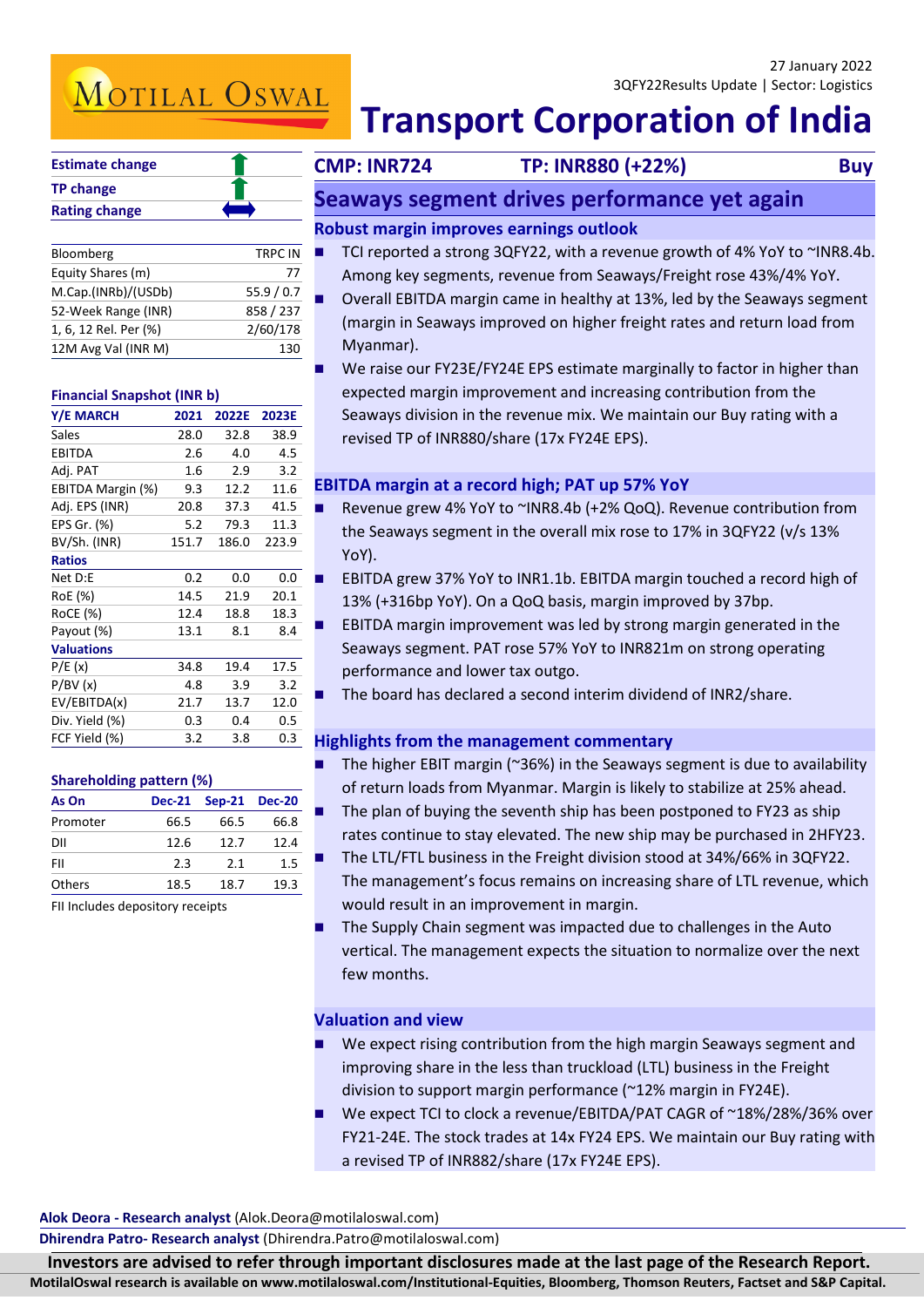#### **Quarterly performance**

| Y/E March (INR m)            |           | <b>FY21</b> |         |        |        | <b>FY22</b> |             |        | <b>FY21</b> | <b>FY22E</b> |
|------------------------------|-----------|-------------|---------|--------|--------|-------------|-------------|--------|-------------|--------------|
|                              | <b>1Q</b> | <b>2Q</b>   | 3Q      | 4Q     | 1Q     | 2Q          | 3Q          | 4QE    |             |              |
| <b>Net Sales</b>             | 4,057     | 6,969       | 8,071   | 8,927  | 6,961  | 8,251       | 8,377       | 9,182  | 28,024      | 32,771       |
| YoY change (%)               | $-38.5$   | 1.8         | 14.3    | 33.7   | 71.6   | 18.4        | 3.8         | 2.9    | 3.1         | 16.9         |
| <b>EBITDA</b>                | 306       | 622         | 797     | 886    | 758    | 1,045       | 1,092       | 1,097  | 2,612       | 3,992        |
| Margin (%)                   | 7.5       | 8.9         | 9.9     | 9.9    | 10.9   | 12.7        | 13.0        | 12.0   | 9.3         | 12.2         |
| YoY change (%)               | $-47.6$   | 6.0         | 23.0    | 51.3   | 147.3  | 67.9        | 37.0        | 23.8   | 8.6         | 52.8         |
| Depreciation                 | 206       | 209         | 233     | 280    | 247    | 256         | 255         | 254    | 928         | 1,013        |
| Interest                     | 74        | 69          | 63      | 61     | 47     | 33          | 26          | 35     | 267         | 141          |
| Other income                 | 30        | 66          | 46      | 113    | 41     | 29          | 53          | 55     | 255         | 178          |
| <b>PBT before EO expense</b> | 57        | 410         | 547     | 658    | 504    | 785         | 864         | 863    | 1,672       | 3,016        |
| Extra-Ord. expense           | 0         | 0           | 104     | 26     | 0      | 0           | $\mathbf 0$ | 0      | 131         | $\mathbf{0}$ |
| <b>PBT</b>                   | 57        | 410         | 443     | 632    | 504    | 785         | 864         | 863    | 1,541       | 3,016        |
| Tax                          | 9         | 84          | 65      | 81     | 64     | 96          | 108         | 109    | 238         | 377          |
| Rate $(\%)$                  | 14.9      | 20.5        | 14.7    | 12.8   | 12.7   | 12.3        | 12.5        | 12.6   | 15.5        | 12.5         |
| <b>Minority Interest</b>     | $-6.4$    | $-6.7$      | $-10.9$ | $-8.9$ | $-6.0$ | $-7.5$      | $-7.5$      | $-9.0$ | $-32.9$     | $-30.0$      |
| Profit/Loss of Asso. Cos     | $-1$      | 47          | 52      | 104    | 35     | 73          | 72          | 84     | 201         | 264          |
| <b>Reported PAT</b>          | 41        | 366         | 418     | 646    | 469    | 754         | 821         | 829    | 1,471       | 2,873        |
| Adj. PAT                     | 41        | 366         | 523     | 672    | 469    | 754         | 821         | 829    | 1,602       | 2,873        |
| YoY change (%)               | $-88.1$   | $-23.5$     | 53.6    | 86.5   | 1,049  | 106.0       | 57.0        | 23.3   | 5.2         | 79.3         |
| Margin (%)                   | 1.0       | 5.3         | 6.5     | 7.5    | 6.7    | 9.1         | 9.8         | 9.0    | 5.7         | 8.8          |

E: MOSL estimates

# **3QFY22 in charts**



**Exhibit 1: Revenue growth robust at 4% YoY**

Source: Company, MOFSL

#### **Exhibit 2: EBITDA margin at a record high**



Source: Company, MOFSL



Source: Company, MOFSL

### **Exhibit 4: Strong operating performance helps improve margin**



Source: Company, MOFSL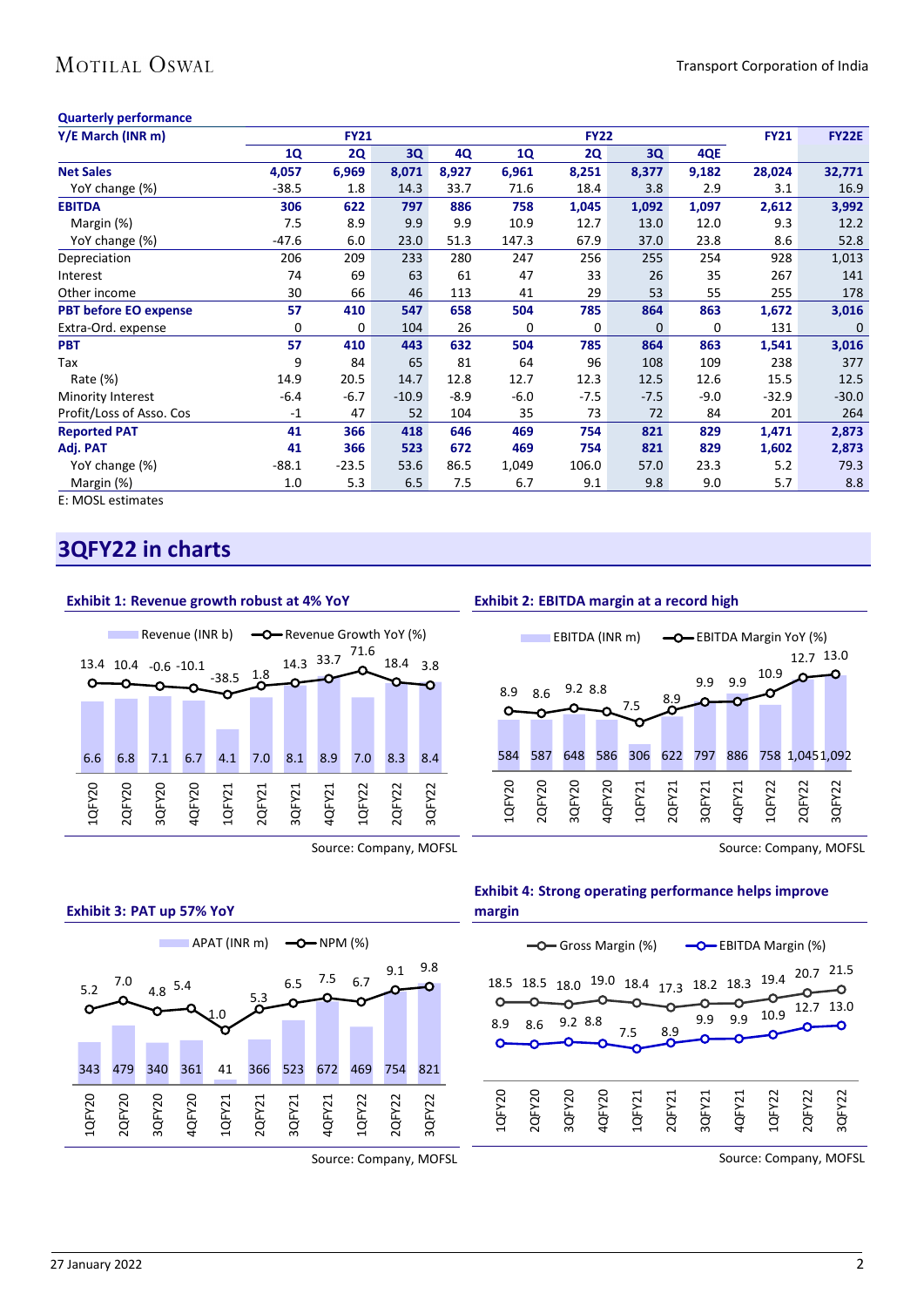# MOTILAL OSWAL

## **Exhibit 5: Segmental performance**

|                                    | <b>4QFY20</b> | <b>1QFY21</b> | <b>2QFY21</b> | <b>3QFY21</b> | <b>4QFY21</b> | <b>1QFY22</b> | <b>2QFY22</b> | <b>3QFY22</b> |
|------------------------------------|---------------|---------------|---------------|---------------|---------------|---------------|---------------|---------------|
| <b>Segmental revenue (INR m)</b>   |               |               |               |               |               |               |               |               |
| Freight                            | 3,609         | 2,301         | 3,572         | 4,149         | 4,763         | 3,647         | 4,128         | 4,323         |
| Supply Chain                       | 2,142         | 1,145         | 2,541         | 3,011         | 3,041         | 2,263         | 2,843         | 2,788         |
| Seaways                            | 1,046         | 682           | 932           | 1,038         | 1,301         | 1,150         | 1,342         | 1,479         |
| Energy                             | 6             | 14            | 17            | 3             | 5             | 15            | 21            | 6             |
| <b>Net segmental revenue</b>       | 6,802         | 4,142         | 7,061         | 8,201         | 9,111         | 7,074         | 8,334         | 8,596         |
| Growth YoY (%)                     |               |               |               |               |               |               |               |               |
| Freight                            | $-3.4$        | $-32.0$       | 0.7           | 10.8          | 32.0          | 58.5          | 15.6          | 4.2           |
| Supply Chain                       | $-20.8$       | $-53.1$       | 2.5           | 23.9          | 42.0          | 97.6          | 11.9          | $-7.4$        |
| Seaways                            | $-3.9$        | $-13.5$       | 9.2           | 4.9           | 24.4          | 68.6          | 44.0          | 42.6          |
| Energy                             | $-18.1$       | $-7.5$        | $-43.4$       | $-43.5$       | $-10.2$       | 10.3          | 23.8          | 111.5         |
| <b>Net segmental revenue</b>       | $-9.7$        | $-37.5$       | 2.2           | 14.4          | 33.9          | 70.8          | 18.0          | 4.8           |
| <b>Revenue share</b>               |               |               |               |               |               |               |               |               |
| Freight                            | 53            | 56            | 51            | 51            | 52            | 52            | 50            | 50            |
| Supply Chain                       | 31            | 28            | 36            | 37            | 33            | 32            | 34            | 32            |
| Seaways                            | 15            | 16            | 13            | 13            | 14            | 16            | 16            | 17            |
| Energy                             | $\mathbf 0$   | 0             | 0             | $\mathbf{0}$  | 0             | 0             | $\mathbf 0$   | $\mathbf{0}$  |
| <b>Total revenue share</b>         | 100           | 100           | 100           | 100           | 100           | 100           | 100           | 100           |
| Segmental results (EBIT) - (INR m) |               |               |               |               |               |               |               |               |
| Freight                            | 123           | 41            | 119           | 173           | 190           | 127           | 162           | 188           |
| Supply Chain                       | 107           | 32            | 166           | 200           | 209           | 121           | 166           | 167           |
| Seaways                            | 225           | 41            | 155           | 235           | 306           | 293           | 480           | 540           |
| Energy                             | $\mathbf 0$   | 8             | 11            | $-3$          | $-1$          | 10            | 15            | $-1$          |
| <b>Total segmental results</b>     | 454           | 121           | 450           | 605           | 703           | 551           | 824           | 893           |
| <b>Segmental EBIT margin (%)</b>   |               |               |               |               |               |               |               |               |
| Freight                            | 3.4           | 1.8           | 3.3           | 4.2           | 4.0           | 3.5           | 3.9           | 4.3           |
| Supply Chain                       | 5.0           | 2.8           | 6.5           | 6.7           | 6.9           | 5.3           | 5.8           | 6.0           |
| Seaways                            | 21.5          | 6.0           | 16.6          | 22.6          | 23.5          | 25.5          | 35.8          | 36.5          |
| Energy                             | $-1.7$        | 56.6          | 64.3          | $-126.9$      | $-13.2$       | 65.3          | 74.0          | $-14.5$       |
| <b>Total</b>                       | 6.7           | 2.9           | 6.4           | 7.4           | 7.7           | 7.8           | 9.9           | 10.4          |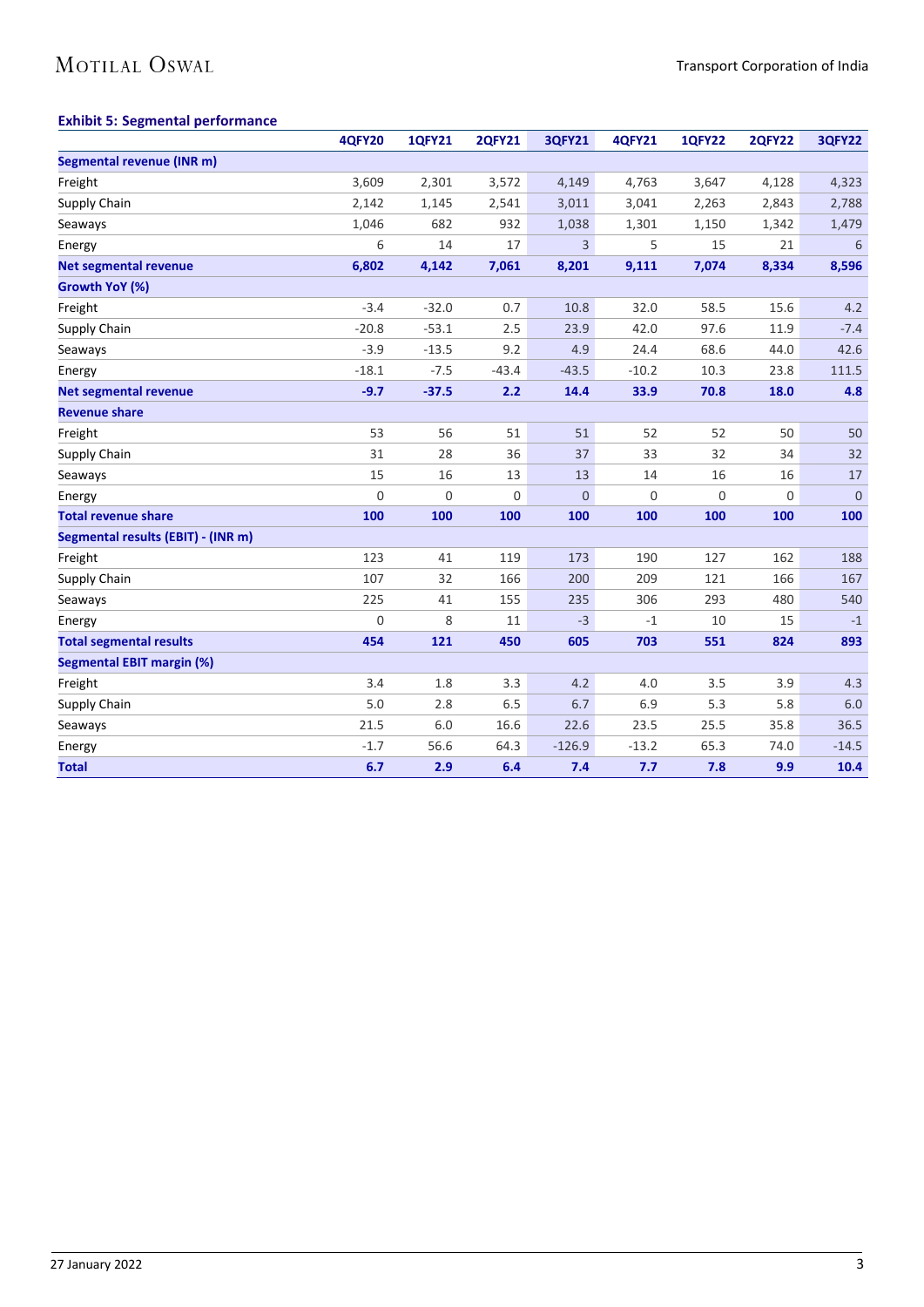

## **Highlights from the management commentary**

## **Operational highlights**

- Revenue grew 4% YoY to ~INR8.4b led by the Seaways (+43% YoY) and Freight Services segment (+4%).
- EBITDA margin touched to a record high of 13% (+316bp YoY). On a QoQ basis, margin improved by 37bp. The improvement was led by the strong margin generated in the Seaways segment.
- Fuel price cut of Nov'21 has been passed on to the customers and hence no major benefit of the same has been witnessed.
- While Freight Services and Seaways have done exceedingly well, the Supply Chain segment has been weak due to a slowdown in the Auto vertical.

## **Freight segment**

- The Freight business in 3QFY22 witnessed: a) pre-festive season stocking in Oct'21, b) slower industrial activity in Nov'21, and c) a strong recovery in Dec'21.
- The LTL/FTL business in the Freight division stagnated at 34%/66% in 3QFY22. However, the management expects the share of LTL to rise beyond 34% in FY22.
- Fuel price cut in Nov'21 has been passed on to the customers as per the terms of the contracts. No major benefit due to the cut was seen for TCI.
- No significant truck additions are expected in 4QFY22.

## **Supply Chain segment**

- $\blacksquare$  The segment was impacted due to supply-side disruptions in Automotive mobility and sluggish demand for high value Consumer Goods.
- The Auto sector contributes a lion's share of revenue in the Supply Chain division.
- $\blacksquare$  The management expects demand from the Auto sector to return as semiconductor shortages and high raw material prices subside.
- It is looking at a diversified customer base and service offerings to maintain the growth momentum and tackle competition in this segment.

## **Seaways segment**

- Margin in the Seaways segment remained elevated in 3QFY22 due to availability of return loads from Myanmar.
- Sea freight rates on the west coast have increased by  $\sim$  20% in 3QFY22, which aided margin.
- **Margin may sustain in the short term, but is likely to stabilize at 25% going** forward (from current levels of ~36%).
- $\blacksquare$  The two ships would be dry docking in 4QFY22.
- $\blacksquare$  The ships acquired by TCI are usually 10-12 years old and hence account for lesser depreciation and higher profitability.
- Global Shipping rates have remained elevated and rates are expected to remain firm in the next few quarters.

### **Capex**

■ FY22 capex guidance has been revised lower to INR600-700m and would mainly be spent on assets like land and building and rakes.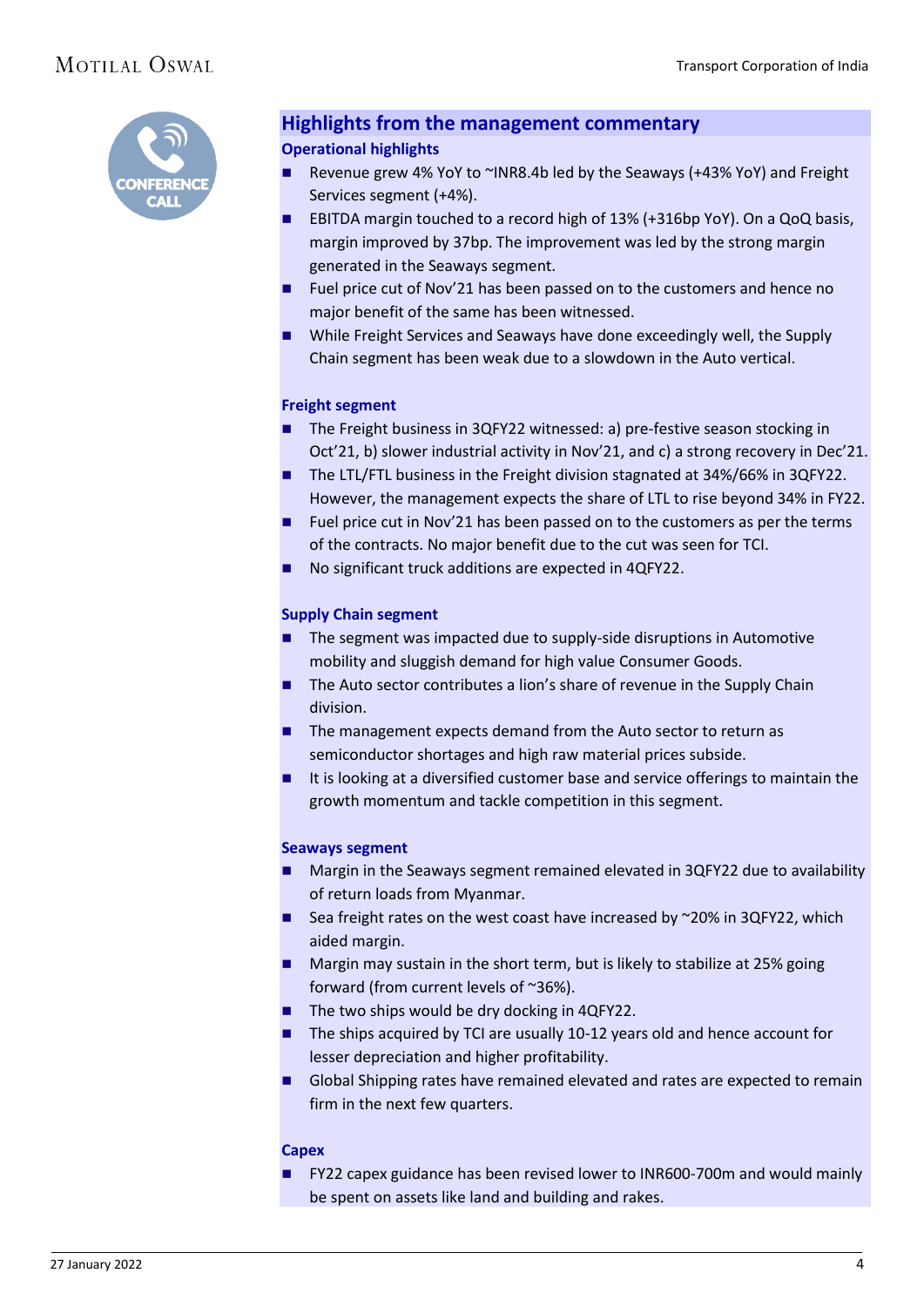- The plan of buying the seventh ship has been postponed to FY23 as ship rates continue to remain elevated and buying at such high prices would result in very low return ratios.
- The management expects rates to moderate by 2HFY23.

#### **Exhibit 6: Revisions to our forecast**

| (INR <sub>m</sub> )      |                | <b>FY22E</b> |                |                | <b>FY23E</b> |                |                | <b>FY24E</b> |                |
|--------------------------|----------------|--------------|----------------|----------------|--------------|----------------|----------------|--------------|----------------|
|                          | <b>Revised</b> |              | Old Change (%) | <b>Revised</b> |              | Old Change (%) | <b>Revised</b> |              | Old Change (%) |
| Net sales                | 32.771         | 32.965       | $-0.6$         | 38,926         | 39,097       | $-0.4$         | 45.847         | 45.960       | $-0.2$         |
| <b>EBITDA</b>            | 3.992          | 3,892        | 2.6            | 4,520          | 4.404        | 2.6            | 5,458          | 5,285        | 3.3            |
| <b>EBITDA</b> margin (%) | 12.2           | 11.8         | 37.4           | 11.6           | 11.3         | 34.7           | 11.9           | 11.5         | 40             |
| <b>PAT</b>               | 2,873          | 2,800        | 2.6            | 3,198          | 3.154        | 1.4            | 4.000          | 3.934        | 1.7            |
| EPS (INR)                | 37.3           | 36.3         | 2.6            | 41.5           | 40.9         | 1.4            | 51.9           | 51.0         | 1.7            |

Source: Company, MOFSL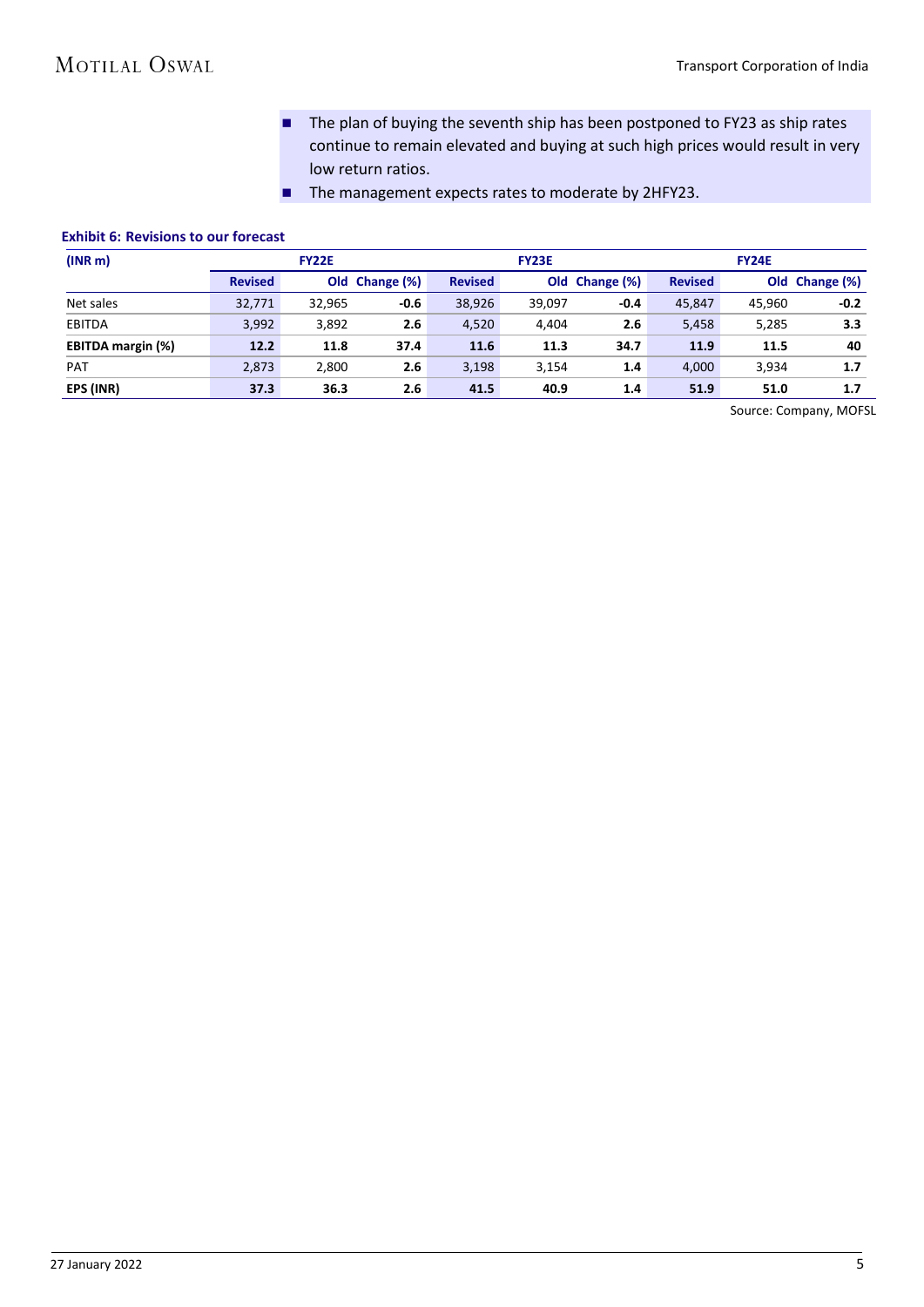# **Story in charts**

#### **Exhibit 7: Freight and 3PL to dominate; Seaways share to rise**



Source: Company, MOFSL

#### **Exhibit 9: Margin to remain stable**



Source: Company, MOFSL

### **Exhibit 11: Return ratios remain elevated**



#### **Exhibit 8: Revenue growth to remain strong**



Source: Company, MOFSL

#### **Exhibit 10: Strong operating performance to drive PAT**



Source: Company, MOFSL

#### **Exhibit 12: Comfortable working capital position**



Source: Company, MOFSL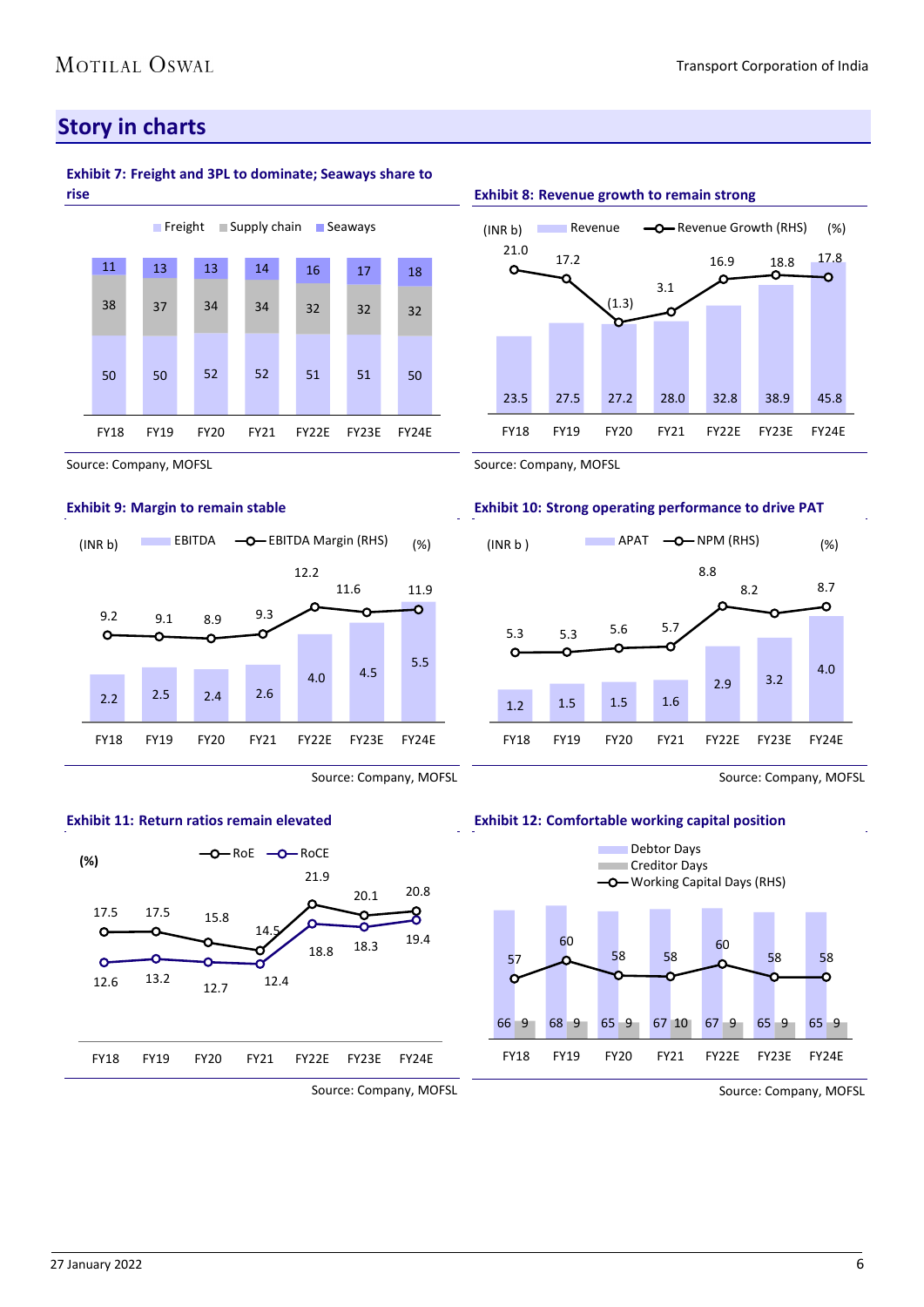# **Financials and valuations**

| <b>Consolidated Income Statement</b>         |             |             |             |             |              |              |              |
|----------------------------------------------|-------------|-------------|-------------|-------------|--------------|--------------|--------------|
| Y/E March (INR m)                            | <b>FY18</b> | <b>FY19</b> | <b>FY20</b> | <b>FY21</b> | <b>FY22E</b> | <b>FY23E</b> | <b>FY24E</b> |
| <b>Net Sales</b>                             | 23,499      | 27,536      | 27,178      | 28,024      | 32,771       | 38,926       | 45,847       |
| Change (%)                                   | 21.0        | 17.2        | $-1.3$      | 3.1         | 16.9         | 18.8         | 17.8         |
| Gross Margin (%)                             | 18.9        | 18.2        | 18.5        | 18.0        | 20.3         | 19.8         | 20.0         |
| <b>EBITDA</b>                                | 2,165       | 2,495       | 2,405       | 2,612       | 3,992        | 4,520        | 5,458        |
| Margin (%)                                   | 9.2         | 9.1         | 8.9         | 9.3         | 12.2         | 11.6         | 11.9         |
| Depreciation                                 | 686         | 774         | 825         | 928         | 1,013        | 1,061        | 1,224        |
| <b>EBIT</b>                                  | 1,478       | 1,721       | 1,580       | 1,684       | 2,979        | 3,459        | 4,233        |
| Int. and Finance Charges                     | 322         | 374         | 343         | 267         | 141          | 193          | 166          |
| Other Income                                 | 144         | 195         | 201         | 255         | 178          | 218          | 283          |
| <b>PBT</b>                                   | 1,301       | 1,542       | 1,438       | 1,672       | 3,016        | 3,483        | 4,350        |
| Tax                                          | 287         | 333         | 159         | 238         | 377          | 627          | 783          |
| Effective Tax Rate (%)                       | 22.0        | 21.6        | 11.1        | 14.3        | 12.5         | 18.0         | 18.0         |
| PAT before MI, Associates, and EO Items      | 1,014       | 1,209       | 1,279       | 1,434       | 2,639        | 2,856        | 3,567        |
| Share of profit/(loss) of Associates and JVs | 224         | 251         | 252         | 201         | 264          | 371          | 464          |
| Minority Interest                            | 0           | 0           | -8          | $-33$       | $-30$        | $-30$        | $-30$        |
| <b>Extraordinary Items</b>                   | 0           | 7           | 99          | 131         | $\mathbf{0}$ | $\mathbf{0}$ | $\mathbf{0}$ |
| <b>Reported PAT</b>                          | 1,238       | 1,453       | 1,424       | 1,471       | 2,873        | 3,198        | 4,000        |
| <b>Adjusted PAT</b>                          | 1,238       | 1,460       | 1,522       | 1,602       | 2,873        | 3,198        | 4,000        |
| Change (%)                                   | 52.4        | 17.9        | 4.3         | 5.2         | 79.3         | 11.3         | 25.1         |
| Margin (%)                                   | 5.3         | 5.3         | 5.6         | 5.7         | 8.8          | 8.2          | 8.7          |

#### **Consolidated Balance Sheet**

| Y/E March (INR m)                | <b>FY18</b> | <b>FY19</b> | <b>FY20</b> | <b>FY21</b> | <b>FY22E</b> | <b>FY23E</b> | <b>FY24E</b> |
|----------------------------------|-------------|-------------|-------------|-------------|--------------|--------------|--------------|
| <b>Equity Share Capital</b>      | 153         | 153         | 154         | 154         | 154          | 154          | 154          |
| <b>Total Reserves</b>            | 7,465       | 8,766       | 10,085      | 11,543      | 14,184       | 17,112       | 20,843       |
| <b>Net Worth</b>                 | 7,618       | 8,920       | 10,239      | 11,697      | 14,338       | 17,266       | 20,997       |
| <b>Minority Interest</b>         | 47          | 52          | 57          | 86          | 86           | 86           | 86           |
| <b>Deferred Tax Liabilities</b>  | 445         | 390         | 302         | 273         | 273          | 273          | 273          |
| <b>Total Loans</b>               | 4,396       | 4,703       | 4,186       | 2,767       | 2,367        | 2,022        | 1,677        |
| <b>Capital Employed</b>          | 12,505      | 14,065      | 14,784      | 14,823      | 17,065       | 19,648       | 23,033       |
| <b>Gross Block</b>               | 7,873       | 9,503       | 10,595      | 10,684      | 11,284       | 14,034       | 15,534       |
| Less: Accum. Deprn.              | 1,615       | 2,235       | 3,111       | 3,275       | 4,288        | 5,349        | 6,573        |
| <b>Net Fixed Assets</b>          | 6,258       | 7,268       | 7,483       | 7,409       | 6,995        | 8,685        | 8,960        |
| Capital WIP                      | 563         | 40          | 450         | 690         | 700          | 650          | 620          |
| <b>Total Investments</b>         | 1,044       | 1,168       | 1,354       | 1,500       | 1,500        | 1,500        | 1,500        |
| Curr. Assets, Loans, and Adv.    | 6,113       | 7,683       | 7,547       | 7,790       | 10,744       | 12,007       | 15,715       |
| Inventory                        | 33          | 53          | 66          | 71          | 90           | 107          | 126          |
| <b>Account Receivables</b>       | 4,249       | 5,151       | 4,873       | 5,110       | 6,015        | 6,932        | 8,165        |
| <b>Cash and Bank Balances</b>    | 142         | 155         | 259         | 395         | 2,141        | 2,002        | 3,680        |
| Cash                             | 127         | 101         | 132         | 341         | 2,086        | 1,947        | 3,625        |
| <b>Bank Balance</b>              | 15          | 55          | 128         | 55          | 55           | 55           | 55           |
| Loans and Advances               | 235         | 268         | 268         | 124         | 145          | 172          | 203          |
| Others                           | 1,453       | 2,056       | 2,081       | 2,089       | 2,352        | 2,794        | 3,542        |
| <b>Current Liab. and Prov.</b>   | 1,472       | 2,095       | 2,050       | 2,565       | 2,874        | 3,194        | 3,762        |
| <b>Account Payables</b>          | 597         | 674         | 639         | 759         | 763          | 906          | 1,068        |
| <b>Other Current Liabilities</b> | 820         | 1,355       | 1,309       | 1,719       | 2,011        | 2,168        | 2,554        |
| Provisions                       | 55          | 65          | 102         | 86          | 100          | 119          | 140          |
| <b>Net Current Assets</b>        | 4,641       | 5,589       | 5,497       | 5,225       | 7,869        | 8,813        | 11,953       |
| <b>Application of Funds</b>      | 12,505      | 14,065      | 14,784      | 14,823      | 17,065       | 19,648       | 23,033       |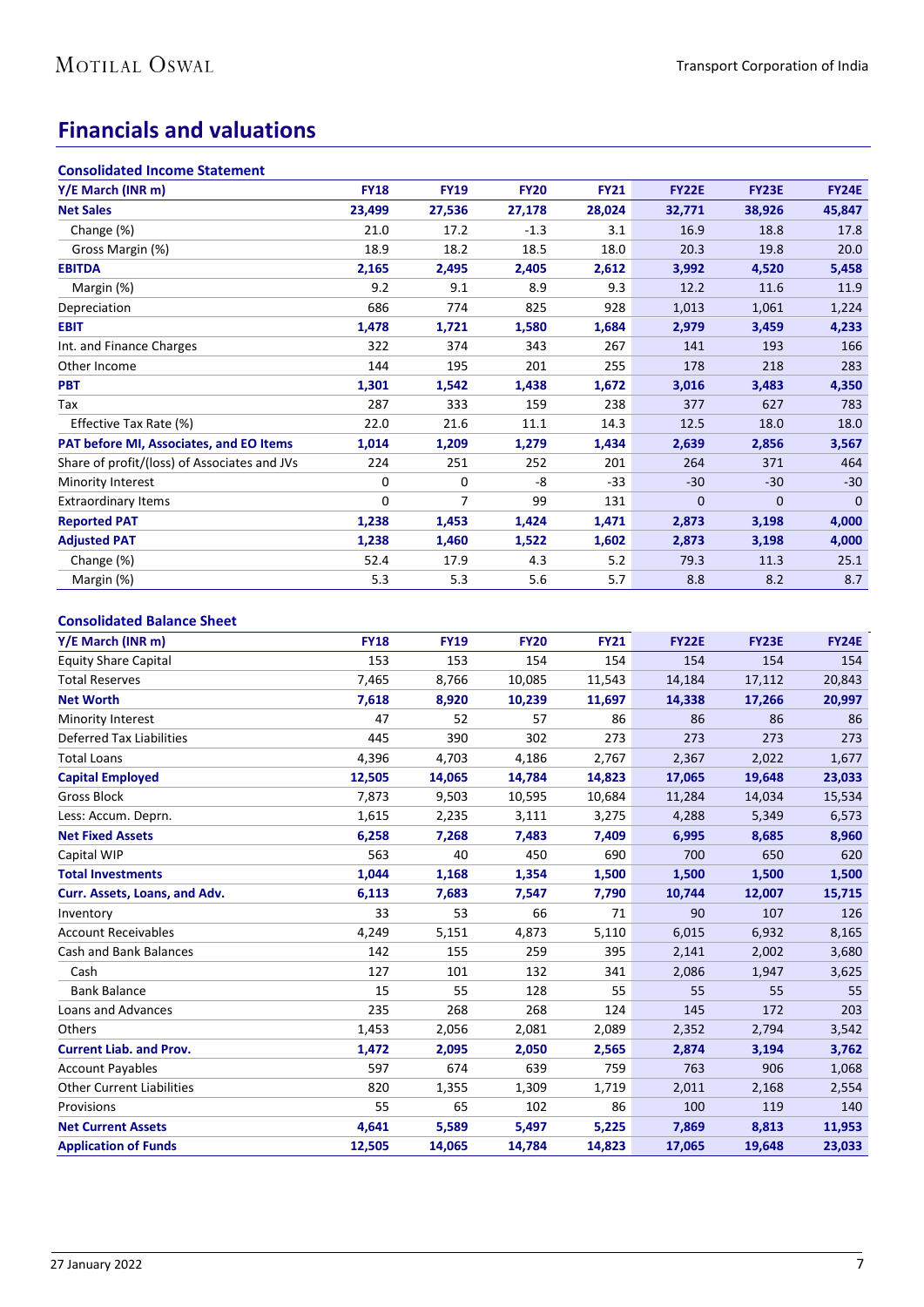# **Financials and valuations**

| <b>Ratios</b>                 |             |             |              |              |              |              |              |
|-------------------------------|-------------|-------------|--------------|--------------|--------------|--------------|--------------|
| Y/E March                     | <b>FY18</b> | <b>FY19</b> | <b>FY20</b>  | <b>FY21</b>  | <b>FY22E</b> | <b>FY23E</b> | <b>FY24E</b> |
| <b>Basic (INR)</b>            |             |             |              |              |              |              |              |
| <b>EPS</b>                    | 16.1        | 18.9        | 19.7         | 20.8         | 37.3         | 41.5         | 51.9         |
| EPS growth (%)                | 52.4        | 17.9        | 4.3          | 5.2          | 79.3         | 11.3         | 25.1         |
| Cash EPS                      | 25.0        | 29.0        | 30.4         | 32.8         | 50.4         | 55.2         | 67.8         |
| BV/Share                      | 98.8        | 115.7       | 132.8        | 151.7        | 186.0        | 223.9        | 272.3        |
| <b>DPS</b>                    | 1.6         | 1.8         | 2.0          | 2.5          | 3.0          | 3.5          | 3.5          |
| Payout (Incl. Div. Tax, %)    | 13.2        | 12.6        | 14.1         | 13.1         | 8.1          | 8.4          | 6.7          |
| Valuation (x)                 |             |             |              |              |              |              |              |
| P/E                           | 39.2        | 33.3        | 31.9         | 30.3         | 19.4         | 17.5         | 14.0         |
| Cash P/E                      | 25.2        | 21.7        | 20.7         | 19.2         | 14.4         | 13.1         | 10.7         |
| EV/EBITDA                     | 23.9        | 20.8        | 21.3         | 18.9         | 13.7         | 12.0         | 9.6          |
| EV/Sales                      | 2.2         | 1.9         | 1.9          | 1.8          | 1.7          | 1.4          | 1.1          |
| P/BV                          | 6.4         | 5.4         | 4.7          | 4.2          | 3.9          | 3.2          | 2.7          |
| Dividend Yield (%)            | 0.3         | 0.3         | 0.3          | 0.4          | 0.4          | 0.5          | 0.5          |
| <b>Return Ratios (%)</b>      |             |             |              |              |              |              |              |
| RoE                           | 17.5        | 17.5        | 15.8         | 14.5         | 21.9         | 20.1         | 20.8         |
| RoCE                          | 12.6        | 13.2        | 12.7         | 12.4         | 18.8         | 18.3         | 19.4         |
| RoIC                          | 11.4        | 11.5        | 11.1         | 11.6         | 20.9         | 20.1         | 21.2         |
| <b>Working Capital Ratios</b> |             |             |              |              |              |              |              |
| Fixed Asset Turnover (x)      | 3.3         | 3.2         | 2.7          | 2.6          | 3.0          | 3.1          | 3.1          |
| Asset Turnover (x)            | 1.9         | 2.0         | 1.8          | 1.9          | 1.9          | 2.0          | 2.0          |
| Inventory (Days)              | 1           | 1           | $\mathbf{1}$ | $\mathbf{1}$ | $\mathbf{1}$ | $\mathbf{1}$ | $\mathbf{1}$ |
| Debtors (Days)                | 66          | 68          | 65           | 67           | 67           | 65           | 65           |
| Creditors (Days)              | 9           | 9           | 9            | 10           | 9            | 9            | 9            |
| Leverage Ratio (x)            |             |             |              |              |              |              |              |
| Net Debt/Equity ratio         | 0.6         | 0.5         | 0.4          | 0.2          | 0.0          | 0.0          | $-0.1$       |

#### **Consolidated Cash Flow Statement**

| Y/E March (INR m)            | <b>FY18</b> | <b>FY19</b> | <b>FY20</b> | <b>FY21</b> | <b>FY22E</b> | <b>FY23E</b> | <b>FY24E</b> |
|------------------------------|-------------|-------------|-------------|-------------|--------------|--------------|--------------|
| OP/(Loss) before Tax         | 1,525       | 1,786       | 1,591       | 1,743       | 3,016        | 3,483        | 4,350        |
| Depreciation                 | 686         | 774         | 825         | 928         | 1,013        | 1,061        | 1,224        |
| <b>Direct Taxes Paid</b>     | $-368$      | $-342$      | $-410$      | 52          | $-377$       | $-627$       | $-783$       |
| (Inc.)/Dec. in WC            | -576        | -758        | 181         | 232         | $-907$       | $-1,011$     | $-1,382$     |
| Other Items                  | 301         | 331         | 242         | 93          | $-37$        | $-24$        | $-116$       |
| <b>CF from Operations</b>    | 1,568       | 1,791       | 2,428       | 3,047       | 2,708        | 2,881        | 3,293        |
| (Inc.)/Dec. in FA            | $-1,511$    | $-1,259$    | $-1,321$    | $-1,241$    | $-610$       | $-2,700$     | $-1,470$     |
| <b>Free Cash Flow</b>        | 57          | 532         | 1,108       | 1,807       | 2,098        | 181          | 1,823        |
| Change in Investments        | -8          | -49         | $-55$       | $-17$       | $\mathbf{0}$ | $\mathbf{0}$ | $\mathbf{0}$ |
| Others                       | 209         | $-268$      | 22          | 196         | 163          | 116          | 169          |
| <b>CF from Investments</b>   | $-1,309$    | $-1,576$    | $-1,353$    | $-1,062$    | $-447$       | $-2,584$     | $-1,301$     |
| Change in Equity             | 0           | 12          | 24          | 40          | $\mathbf{0}$ | $\Omega$     | $\Omega$     |
| Inc./(Dec.) in Debt          | 184         | 307         | $-523$      | $-1,419$    | $-400$       | $-345$       | $-345$       |
| Dividends Paid               | $-163$      | $-182$      | $-201$      | -96         | $-231$       | $-270$       | $-270$       |
| Others                       | $-323$      | $-338$      | $-343$      | $-302$      | 116          | 178          | 301          |
| <b>CF from Fin. Activity</b> | $-303$      | $-202$      | $-1,044$    | $-1,776$    | $-515$       | $-437$       | $-314$       |
| Inc./(Dec.) in Cash          | -44         | 13          | 31          | 209         | 1,746        | $-139$       | 1,678        |
| <b>Opening Balance</b>       | 187         | 142         | 101         | 132         | 341          | 2,086        | 1,947        |
| <b>Closing Balance</b>       | 142         | 155         | 132         | 341         | 2,086        | 1,947        | 3,625        |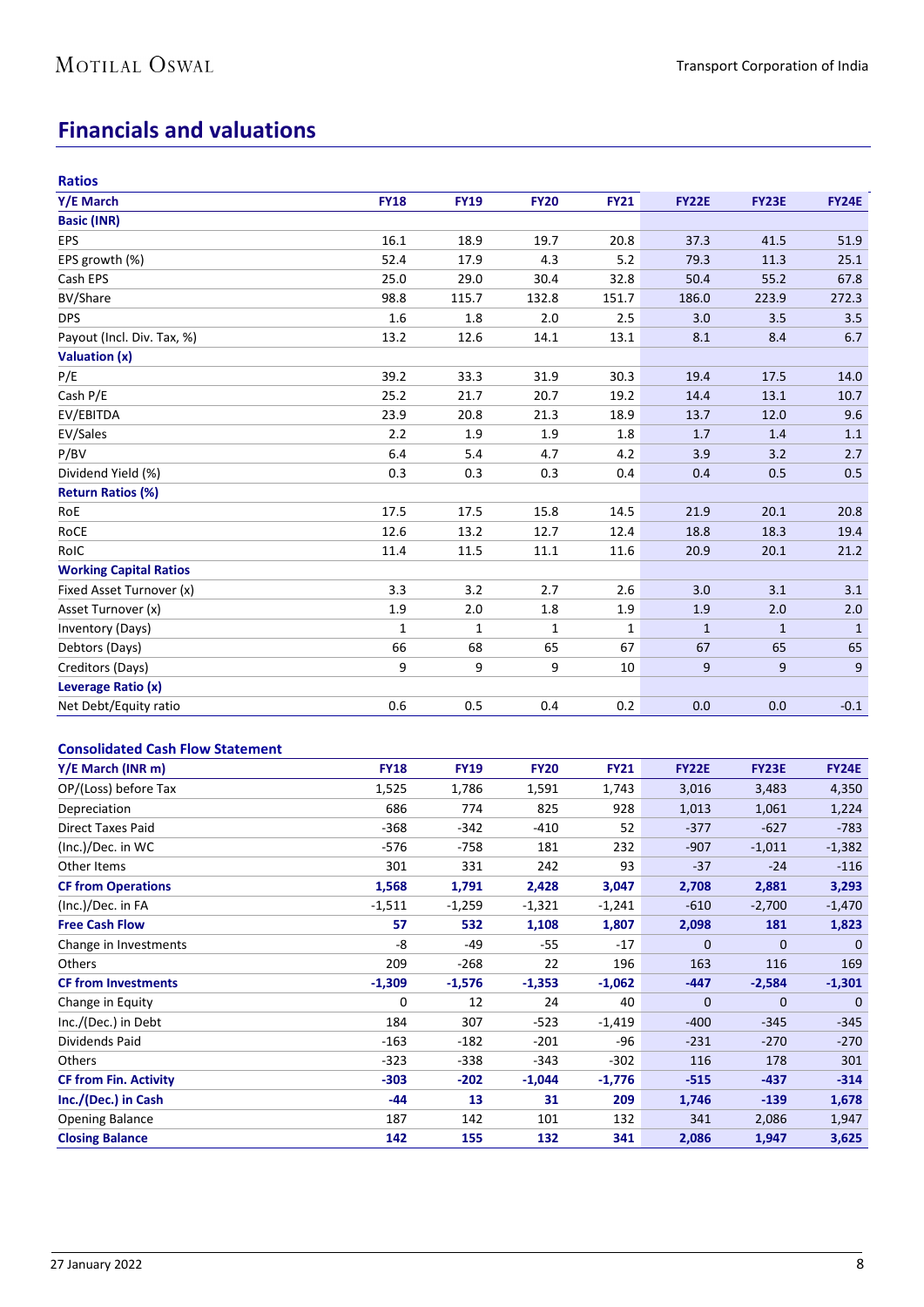| <b>Explanation of Investment Rating</b> |                                                                                              |  |  |  |  |
|-----------------------------------------|----------------------------------------------------------------------------------------------|--|--|--|--|
| <b>Investment Rating</b>                | Expected return (over 12-month)                                                              |  |  |  |  |
| BUY                                     | $> = 15%$                                                                                    |  |  |  |  |
| SELL                                    | $<$ - 10%                                                                                    |  |  |  |  |
| NEUTRAL                                 | $\le$ - 10 % to 15%                                                                          |  |  |  |  |
| UNDER REVIEW                            | Rating may undergo a change                                                                  |  |  |  |  |
| NOT RATED                               | We have forward looking estimates for the stock but we refrain from assigning recommendation |  |  |  |  |

\*In case the recommendation given by the Research Analyst is inconsistent with the investment rating legend for a continuous period of 30 days, the Research Analyst shall within following 30 days take appropriate measures to make the recommendation consistent with the investment rating legend.

#### **Disclosures**

The following Disclosures are being made in compliance with the SEBI Research Analyst Regulations 2014 (herein after referred to as the Regulations).

Motilal Oswal Financial Services Ltd. (MOFSL) is a SEBI Registered Research Analyst having registration no. INH000000412. MOFSL, the Research Entity (RE) as defined in the Regulations, is engaged in the business of providing Stock broking services, Investment Advisory Services, Depository participant services & distribution of various financial products. MOFSL is a subsidiary company of Passionate Investment Management Pvt. Ltd.. (PIMPL). MOFSL is a listed public company, the details in respect of which are available o[n www.motilaloswal.com.](http://www.motilaloswal.com/) MOFSL (erstwhile Motilal Oswal Securities Limited -MOSL) is registered with the Securities & Exchange Board of India (SEBI) and is a registered Trading Member with National Stock Exchange of India Ltd. (NSE) and Bombay Stock Exchange Limited (BSE), Multi Commodity Exchange of India Limited (MCX) and National Commodity & Derivatives Exchange Limited (NCDEX) for its stock broking activities & is Depository participant with Central Depository Services Limited (CDSL) National Securities Depository Limited (NSDL),NERL, COMRIS and CCRL and is member of Association of Mutual Funds of India (AMFI) for distribution of financial products and Insurance Regulatory & Development Authority of India (IRDA) as Corporate Agent for insurance products. Details of associate entities of Motilal Oswal Financial Services Limited are available on the website a[t http://onlinereports.motilaloswal.com/Dormant/documents/List%20of%20Associate%20companies.pdf](http://onlinereports.motilaloswal.com/Dormant/documents/List%20of%20Associate%20companies.pdf)

MOFSL and its associate company(ies), their directors and Research Analyst and their relatives may; (a) from time to time, have a long or short position in, act as principal in, and buy or sell the securities or MOFSL and derivatives thereof of companies mentioned herein. (b) be engaged in any other transaction involving such securities and earn brokerage or other compensation or act as a market maker in the financial instruments of the company(ies) discussed herein or act as an advisor or lender/borrower to such company(ies) or may have any other potential conflict of interests with respect to any recommendation and other related information and opinions.; however the same shall have no bearing whatsoever on the specific recommendations made by the analyst(s), as the recommendations made by the analyst(s) completely independent of the views of the associates of MOFSL even though there might exist an inherent conflict of interest in some of the stocks mentioned in the research report

MOFSL and / or its affiliates do and seek to do business including investment banking with companies covered in its research reports. As a result, the recipients of this report should be aware that MOFSL may have a potential conflict of interest that may affect the objectivity of this report. Compensation of Research Analysts is not based on any specific merchant banking, investment banking or brokerage<br>service transaction service transactions. Details of pending Enquiry Proceedings of Motilal Oswal Financial Services Limited are available on the website at <https://galaxy.motilaloswal.com/ResearchAnalyst/PublishViewLitigation.aspx>

A graph of daily closing prices of securities is available at <u>www.nseindia.com, [www.bseindia.com.](http://www.bseindia.com/) </u>Research Analyst views on Subject Company may vary based on Fundamental research and Technical Research. Proprietary trading desk of MOFSL or its associates maintains arm's length distance with Research Team as all the activities are segregated from MOFSL research activity and therefore it can have an independent view with regards to Subject Company for which Research Team have expressed their views.

#### **Regional Disclosures (outside India)**

This report is not directed or intended for distribution to or use by any person or entity resident in a state, country or any jurisdiction, where such distribution, publication, availability or use would be contrary to law, regulation or which would subject MOFSL & its group companies to registration or licensing requirements within such jurisdictions.

#### **For Hong Kong:**

This report is distributed in Hong Kong by Motilal Oswal capital Markets (Hong Kong) Private Limited, a licensed corporation (CE AYY-301) licensed and regulated by the Hong Kong Securities and Futures Commission (SFC) pursuant to the Securities and Futures Ordinance (Chapter 571 of the Laws of Hong Kong) "SFO". As per SEBI (Research Analyst Regulations) 2014 Motilal Oswal Securities (SEBI Reg No. INH000000412) has an agreement with Motilal Oswal capital Markets (Hong Kong) Private Limited for distribution of research report in Hong Kong. This report is intended for distribution only to The introduced in the control of the control of the control of the street ment or investment activity to which this document relates is only available to professional investor and will be engaged only with professional investors." Nothing here is an offer or solicitation of these securities, products and services in any jurisdiction where their offer or sale is not qualified or exempt from registration. The Indian Analyst(s) who compile this report is/are not located in Hong Kong & are not conducting Research Analysis in Hong Kong. **For U.S.**

Motilal Oswal Financial Services Limited (MOFSL) is not a registered broker - dealer under the U.S. Securities Exchange Act of 1934, as amended (the"1934 act") and under applicable state laws in the United States. In addition MOFSL is not a registered investment adviser under the U.S. Investment Advisers Act of 1940, as amended (the "Advisers Act" and together with the 1934 Act, the "Acts), and under applicable state laws in the United States. Accordingly, in the absence of specific exemption under the Acts, any brokerage and investment services provided by MOFSL, including the products and services described herein are not available to or intended for U.S. persons. This report is intended for distribution only to "Major Institutional Investors" as defined by Rule 15a-6(b)(4) of the Exchange Act and interpretations thereof by SEC (henceforth referred to as "major institutional investors"). This document must not be acted on or relied on by persons who are not major institutional investors. Any investment or investment activity to which this document relates is only available to major institutional investors and will be engaged in only with major institutional investors. In reliance on the exemption from registration provided by Rule 15a-6 of the U.S. Securities Exchange Act of 1934, as amended (the "Exchange Act") and interpretations thereof by the U.S. Securities and Exchange Commission ("SEC") in order to conduct business with Institutional Investors based in the U.S., MOFSL has entered into a chaperoning agreement with a U.S. registered broker-dealer, Motilal Oswal Securities International Private Limited. ("MOSIPL"). Any business interaction pursuant to this report will have to be executed within the provisions of this chaperoning agreement.

The Research Analysts contributing to the report may not be registered /qualified as research analyst with FINRA. Such research analyst may not be associated persons of the U.S. registered broker-dealer, MOSIPL, and therefore, may not be subject to NASD rule 2711 and NYSE Rule 472 restrictions on communication with a subject company, public appearances and trading securities held by a research analyst account.

#### **For Singapore**

In Singapore, this report is being distributed by Motilal Oswal Capital Markets Singapore Pte Ltd ("MOCMSPL") (Co.Reg. NO. 201129401Z) which is a holder of a capital markets services license and an exempt financial adviser in Singapore.As per the approved agreement under Paragraph 9 of Third Schedule of Securities and Futures Act (CAP 289) and Paragraph 11 of First Schedule of Financial Advisors Act (CAP 110) provided to MOCMSPL by Monetary Authority of Singapore. Persons in Singapore should contact MOCMSPL in respect of any matter arising from, or in connection with this report/publication/communication. This report is distributed solely to persons who qualify as "Institutional Investors", of which some of whom may consist of "accredited" institutional investors as defined in section 4A(1) of the Securities and Futures Act, Chapter 289 of Singapore ("the SFA"). Accordingly, if a Singapore person is not or ceases to be such an institutional investor, such Singapore Person must immediately discontinue any use of this Report and inform MOCMSPL.

#### **Specific Disclosures**

- 1 MOFSL, Research Analyst and/or his relatives does not have financial interest in the subject company, as they do not have equity holdings in the subject company.<br>2 MOFSL, Research Analyst and/or his relatives do not have
- 2 MOFSL, Research Analyst and/or his relatives do not have actual/beneficial ownership of 1% or more securities in the subject company<br>3 MOFSL, Research Analyst and/or his relatives have not received compensation/other ben
- 3 MOFSL, Research Analyst and/or his relatives have not received compensation/other benefits from the subject company in the past 12 months<br>4 MOESL, Research Analyst and/or his relatives do not have material conflict of in
- 4 MOFSL, Research Analyst and/or his relatives do not have material conflict of interest in the subject company at the time of publication of research report Research report
- 5 Research Analyst has not served as director/officer/employee in the subject company<br>6 MOESL has not acted as a manager or co-manager of public offering of securities of t
- 
- 6 MOFSL has not acted as a manager or co-manager of public offering of securities of the subject company in past 12 months<br>7 MOFSL has not received compensation for investment banking/ merchant banking/brokerage services f
- 8 MOFSL has not received compensation for other than investment banking/merchant banking/brokerage services from the subject company in the past 12 months 9 MOFSL has not received any compensation or other benefits from th
- MOFSL has not received any compensation or other benefits from third party in connection with the research report
- 10 MOFSL has not engaged in market making activity for the subject company

#### The associates of MOFSL may have:

- financial interest in the subject company actual/beneficial ownership of 1% or more securities in the subject company
- received compensation/other benefits from the subject company in the past 12 months
- other potential conflict of interests with respect to any recommendation and other related information and opinions.; however the same shall have no bearing whatsoever on the specific recommendations made by the analyst(s), as the recommendations made by the analyst(s) are completely independent of the views of the associates of MOFSL even though there might exist an inherent conflict of interest in some of the stocks mentioned in the research report.
- acted as a manager or co-manager of public offering of securities of the subject company in past 12 months
- be engaged in any other transaction involving such securities and earn brokerage or other compensation or act as a market maker in the financial instruments of the company(ies) discussed herein or act as an advisor or lender/borrower to such company(ies)
- received compensation from the subject company in the past 12 months for investment banking / merchant banking / brokerage services or from other than said services.
- The associates of MOFSL has not received any compensation or other benefits from third party in connection with the research report